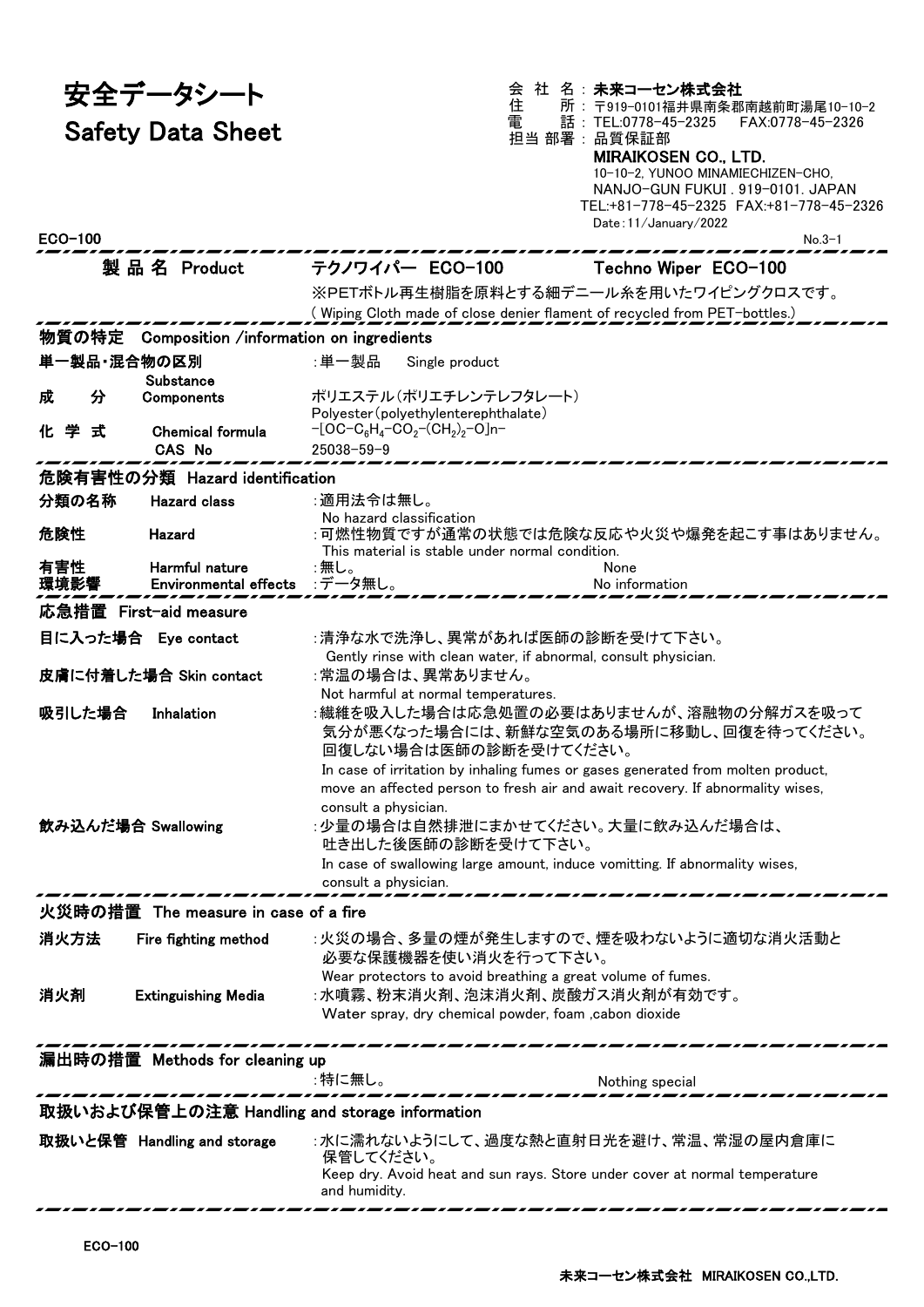| ECO-100                       |                                             |                                                                                                                                                                     | $No.3-2$           |  |
|-------------------------------|---------------------------------------------|---------------------------------------------------------------------------------------------------------------------------------------------------------------------|--------------------|--|
|                               | 暴露防止措置 Exposure control                     |                                                                                                                                                                     |                    |  |
| 管理濃度                          | Management concentration :データ無し。            |                                                                                                                                                                     | No information     |  |
| 許容濃度                          | Permission concentration                    | :データ無し。                                                                                                                                                             | No information     |  |
| 設備対策                          | Measure of equipment                        | :不要                                                                                                                                                                 | None required      |  |
| 保護具                           | Protective device                           | :不要                                                                                                                                                                 | None required      |  |
|                               | 物理および化学的性質 Physical and chemical properties |                                                                                                                                                                     |                    |  |
| 外観等                           | Appearance etc.                             | :白い布、形状は原則としてハンカチ状またはテープ状。<br>White cloth in the shapes of tapes and handkerchiefs.                                                                                 |                    |  |
| 沸点                            | <b>Boiling point</b>                        | :データ無し。                                                                                                                                                             | None               |  |
| 溶融点                           | <b>Melting point</b>                        | :259 $\sim$ 263 $\degree$ C                                                                                                                                         |                    |  |
| 軟化点                           | Softening point                             | :230 $\sim$ 240 $\degree$ C                                                                                                                                         |                    |  |
| 揮発性                           | Volatility                                  | :データ無し。                                                                                                                                                             | None               |  |
| 蒸気圧                           | Vapor pressure                              | :無し。(固体)                                                                                                                                                            | None (solid)       |  |
| 蒸気密度                          | Vapor density                               | :データ無し。                                                                                                                                                             | None               |  |
| 比重                            | Specific gravity                            | :1.38 $\sim$ 1.40                                                                                                                                                   |                    |  |
| 粘性率                           | Viscosity ratio                             | :データ無し。                                                                                                                                                             | None               |  |
| 溶解度                           | Solubility in water                         | :水に不溶性                                                                                                                                                              | Insoluble in water |  |
|                               | 危険性情報 Fire hazards                          |                                                                                                                                                                     |                    |  |
| 引火点                           | Flash point                                 | :約410°C                                                                                                                                                             |                    |  |
| 発火点                           | Auto ignition temperature                   | ∶約480℃                                                                                                                                                              |                    |  |
| 爆発限界                          | <b>Explosion limit</b>                      | :データ無し。                                                                                                                                                             | Not available      |  |
| 可燃性                           | Flammability                                | :有り。                                                                                                                                                                | Flammable          |  |
|                               |                                             | 安定性・反応性 Stability and Reactivity :通常の状態では化学的に安定ですが、強酸、強塩基、酸化剤、還元剤には不安定です。                                                                                           |                    |  |
|                               |                                             | This product is considered a chemically stable material under normal condition<br>but unstable with a strong acid, a strong base, an oxidizer,<br>and a deoxidizer. |                    |  |
|                               | 有害情報 Toxicological information              |                                                                                                                                                                     |                    |  |
| 急性毒性                          | Acute toxicity                              | :データ無し。                                                                                                                                                             | None               |  |
| 刺激性                           | Simulative                                  | :無し。                                                                                                                                                                | None               |  |
| 変異原性                          | Mutagenic effects                           | :データ無し。                                                                                                                                                             | Not available      |  |
| 感作性                           | Sensitivity                                 | :無し。                                                                                                                                                                | None               |  |
|                               | 亜慢性毒性 Sub-chronic toxicity                  | :データ無し。                                                                                                                                                             | No information     |  |
| 環境影響情報 Ecological information |                                             |                                                                                                                                                                     |                    |  |
| 分解性                           | Biodegradability                            | :生物易分解性では無い。                                                                                                                                                        | Not biodegradable  |  |
| 蓄積性                           | <b>Bio accumulation</b>                     | :データ無し。                                                                                                                                                             | Not available      |  |
| 魚毒性                           | <b>Fish toxicity</b>                        | :データ無し。                                                                                                                                                             | Not available      |  |
|                               |                                             |                                                                                                                                                                     |                    |  |

ECO-100